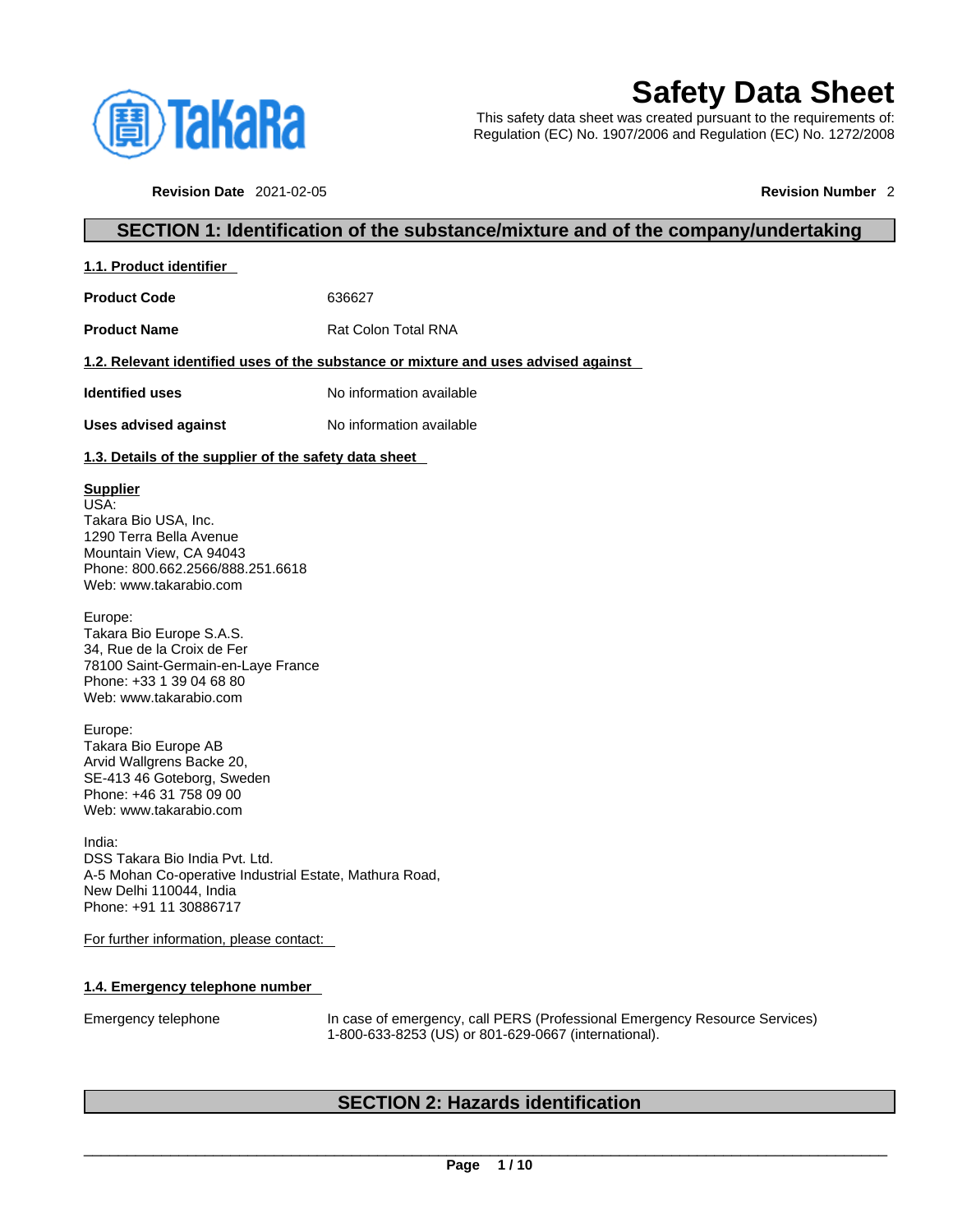# **2.1. Classification of the substance or mixture**

*Regulation (EC) No 1272/2008*  This mixture is classified as not hazardous according to regulation (EC) 1272/2008 [CLP]

#### **2.2. Label elements**

This mixture is classified as not hazardous according to regulation (EC) 1272/2008 [CLP] **Hazard statements** This mixture is classified as not hazardous according to regulation (EC) 1272/2008 [CLP]

#### **2.3. Other hazards**

No information available.

# **SECTION 3: Composition/information on ingredients**

#### **3.1 Substances**

Not applicable

**3.2 Mixtures** 

# **Full text of H- and EUH-phrases: see section 16**

*Acute Toxicity Estimate No information available* 

This product does not contain candidate substances of very high concern at a concentration >=0.1% (Regulation (EC) No. 1907/2006 (REACH), Article 59)

# **SECTION 4: First aid measures**

# **4.1. Description of first aid measures**

| <b>Inhalation</b>                                                               | Remove to fresh air.                                                                                                    |  |
|---------------------------------------------------------------------------------|-------------------------------------------------------------------------------------------------------------------------|--|
| Eye contact                                                                     | Rinse thoroughly with plenty of water for at least 15 minutes, lifting lower and upper eyelids.<br>Consult a physician. |  |
| <b>Skin contact</b>                                                             | Wash skin with soap and water. In the case of skin irritation or allergic reactions see a<br>physician.                 |  |
| Ingestion                                                                       | Clean mouth with water and drink afterwards plenty of water.                                                            |  |
| 4.2. Most important symptoms and effects, both acute and delayed                |                                                                                                                         |  |
| <b>Symptoms</b>                                                                 | No information available.                                                                                               |  |
| 4.3. Indication of any immediate medical attention and special treatment needed |                                                                                                                         |  |
| Note to physicians                                                              | Treat symptomatically.                                                                                                  |  |

# **SECTION 5: Firefighting measures**

# **5.1. Extinguishing media**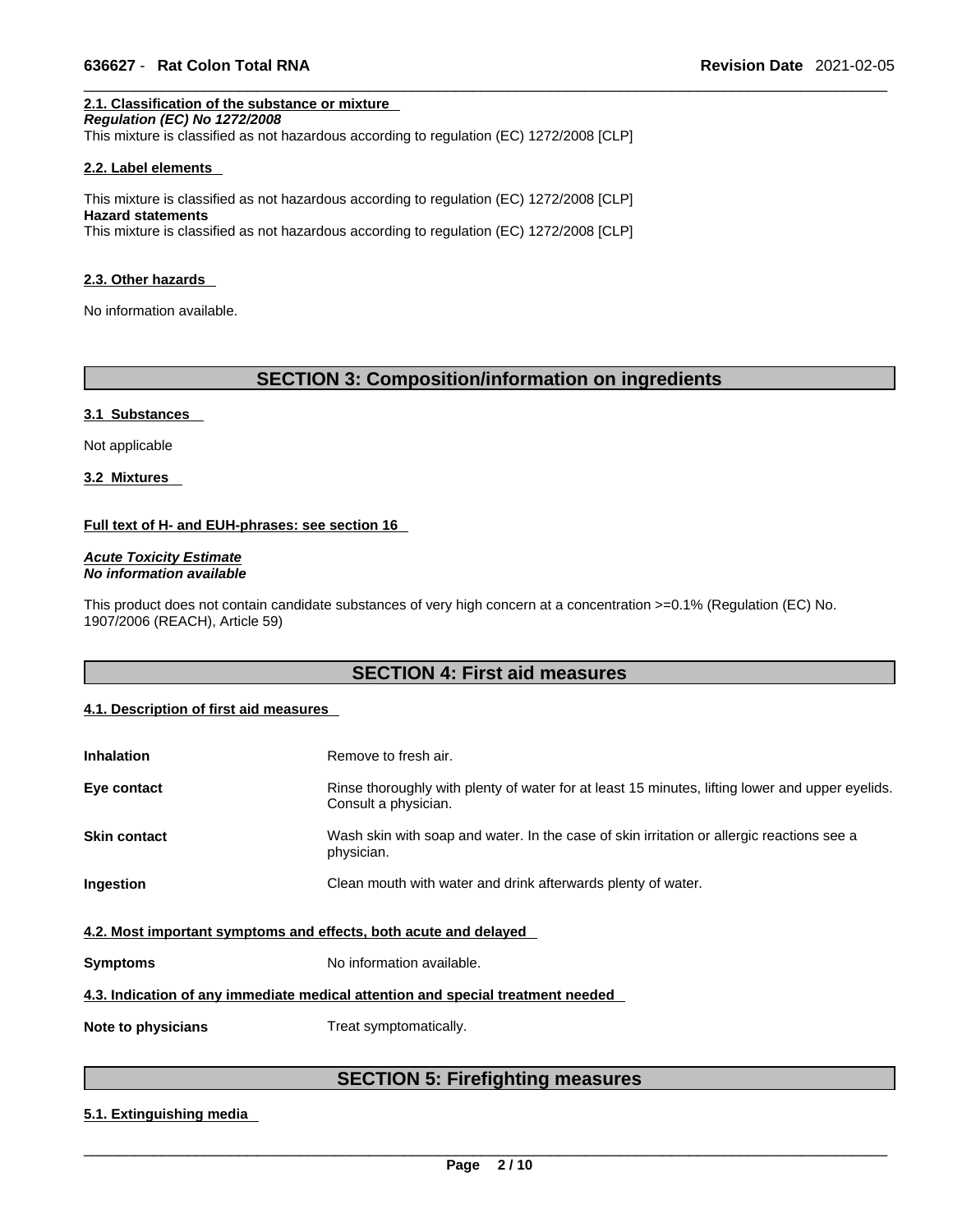| <b>Suitable Extinguishing Media</b>                        | Use extinguishing measures that are appropriate to local circumstances and the<br>surrounding environment.                            |
|------------------------------------------------------------|---------------------------------------------------------------------------------------------------------------------------------------|
| <b>Large Fire</b>                                          | CAUTION: Use of water spray when fighting fire may be inefficient.                                                                    |
| Unsuitable extinguishing media                             | Do not scatter spilled material with high pressure water streams.                                                                     |
| 5.2. Special hazards arising from the substance or mixture |                                                                                                                                       |
| Specific hazards arising from the<br>chemical              | No information available.                                                                                                             |
| 5.3. Advice for firefighters                               |                                                                                                                                       |
| Special protective equipment for<br>fire-fighters          | Firefighters should wear self-contained breathing apparatus and full firefighting turnout<br>gear. Use personal protection equipment. |
|                                                            | <b>SECTION 6: Accidental release measures</b>                                                                                         |
|                                                            | 6.1. Personal precautions, protective equipment and emergency procedures                                                              |
| <b>Personal precautions</b>                                | Ensure adequate ventilation.                                                                                                          |
| For emergency responders                                   | Use personal protection recommended in Section 8.                                                                                     |
| 6.2. Environmental precautions                             |                                                                                                                                       |
| <b>Environmental precautions</b>                           | See Section 12 for additional Ecological Information.                                                                                 |
| 6.3. Methods and material for containment and cleaning up  |                                                                                                                                       |
| <b>Methods for containment</b>                             | Prevent further leakage or spillage if safe to do so.                                                                                 |
| Methods for cleaning up                                    | Take up mechanically, placing in appropriate containers for disposal.                                                                 |
| Prevention of secondary hazards                            | Clean contaminated objects and areas thoroughly observing environmental regulations.                                                  |
| 6.4. Reference to other sections                           |                                                                                                                                       |
| <b>Reference to other sections</b>                         | See section 8 for more information. See section 13 for more information.                                                              |
|                                                            | <b>SECTION 7: Handling and storage</b>                                                                                                |
| 7.1. Precautions for safe handling                         |                                                                                                                                       |
|                                                            |                                                                                                                                       |

**General hygiene considerations** Handle in accordance with good industrial hygiene and safety practice.

# **7.2. Conditions for safe storage, including any incompatibilities**

**Advice on safe handling** Ensure adequate ventilation.

**Storage Conditions** Keep container tightly closed in a dry and well-ventilated place.

# **7.3. Specific end use(s)**

**Identified uses**

# **SECTION 8: Exposure controls/personal protection**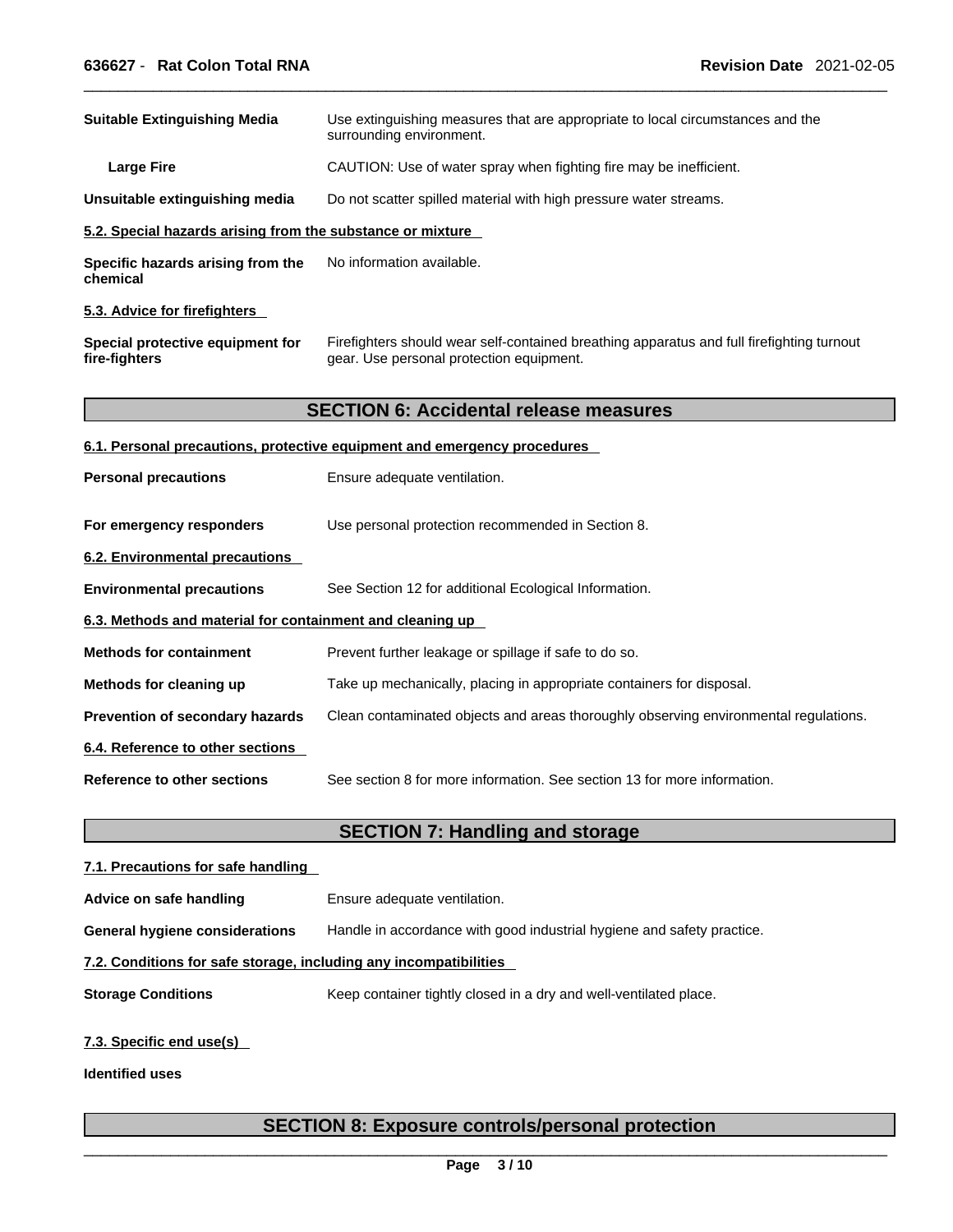# **8.1. Control parameters**

**Exposure Limits** This product, as supplied, does not contain any hazardous materials with occupational exposure limits established by the region specific regulatory bodies.

# **Biological occupational exposure limits**

This product, as supplied, does not contain any hazardous materials with biological limits established by the region specific regulatory bodies.

| Derived No Effect Level (DNEL)<br><b>Predicted No Effect Concentration</b><br>(PNEC) | No information available.<br>No information available.                                                                                                                      |
|--------------------------------------------------------------------------------------|-----------------------------------------------------------------------------------------------------------------------------------------------------------------------------|
| 8.2. Exposure controls                                                               |                                                                                                                                                                             |
| <b>Personal Protective Equipment</b>                                                 |                                                                                                                                                                             |
| Eye/face protection                                                                  | No special protective equipment required.                                                                                                                                   |
| Skin and body protection                                                             | No special protective equipment required.                                                                                                                                   |
| <b>Respiratory protection</b>                                                        | No protective equipment is needed under normal use conditions. If exposure limits are<br>exceeded or irritation is experienced, ventilation and evacuation may be required. |
| <b>General hygiene considerations</b>                                                | Handle in accordance with good industrial hygiene and safety practice.                                                                                                      |
| <b>Environmental exposure controls</b>                                               | No information available.                                                                                                                                                   |

# **SECTION 9: Physical and chemical properties**

# **9.1. Information on basic physical and chemical properties**

| <b>Physical state</b>            | Liquid                   |                          |
|----------------------------------|--------------------------|--------------------------|
| Appearance                       | Clear, colorless         |                          |
| Color                            | Clear                    |                          |
| Odor                             | None.                    |                          |
| Odor Threshold                   | No information available |                          |
| <u>Property</u>                  | Values                   | Remarks • Method         |
| Melting point / freezing point   | No data available        | None known               |
| Boiling point/boiling range (°C) | No data available        | None known               |
| Flammability (solid, gas)        | No data available        | None known               |
| <b>Flammability Limit in Air</b> |                          | None known               |
| <b>Upper flammability limit:</b> | No data available        |                          |
| Lower flammability limit:        | No data available        |                          |
| Flash point                      | No data available        | Open cup                 |
| <b>Autoignition temperature</b>  | 363 °C                   | None known               |
| <b>Decomposition temperature</b> |                          | None known               |
| рH                               |                          | None known               |
| pH (as aqueous solution)         | No data available        | No information available |
| Kinematic viscosity              | No data available        | None known               |
| <b>Dynamic Viscosity</b>         | No data available        | None known               |
| Water solubility                 | No data available        | None known               |
| Solubility in other solvents     | No data available        | None known               |
| <b>Partition coefficient</b>     | No data available        | None known               |
| Vapor pressure                   | No data available        | None known               |
| Relative density                 |                          | None known               |
|                                  |                          |                          |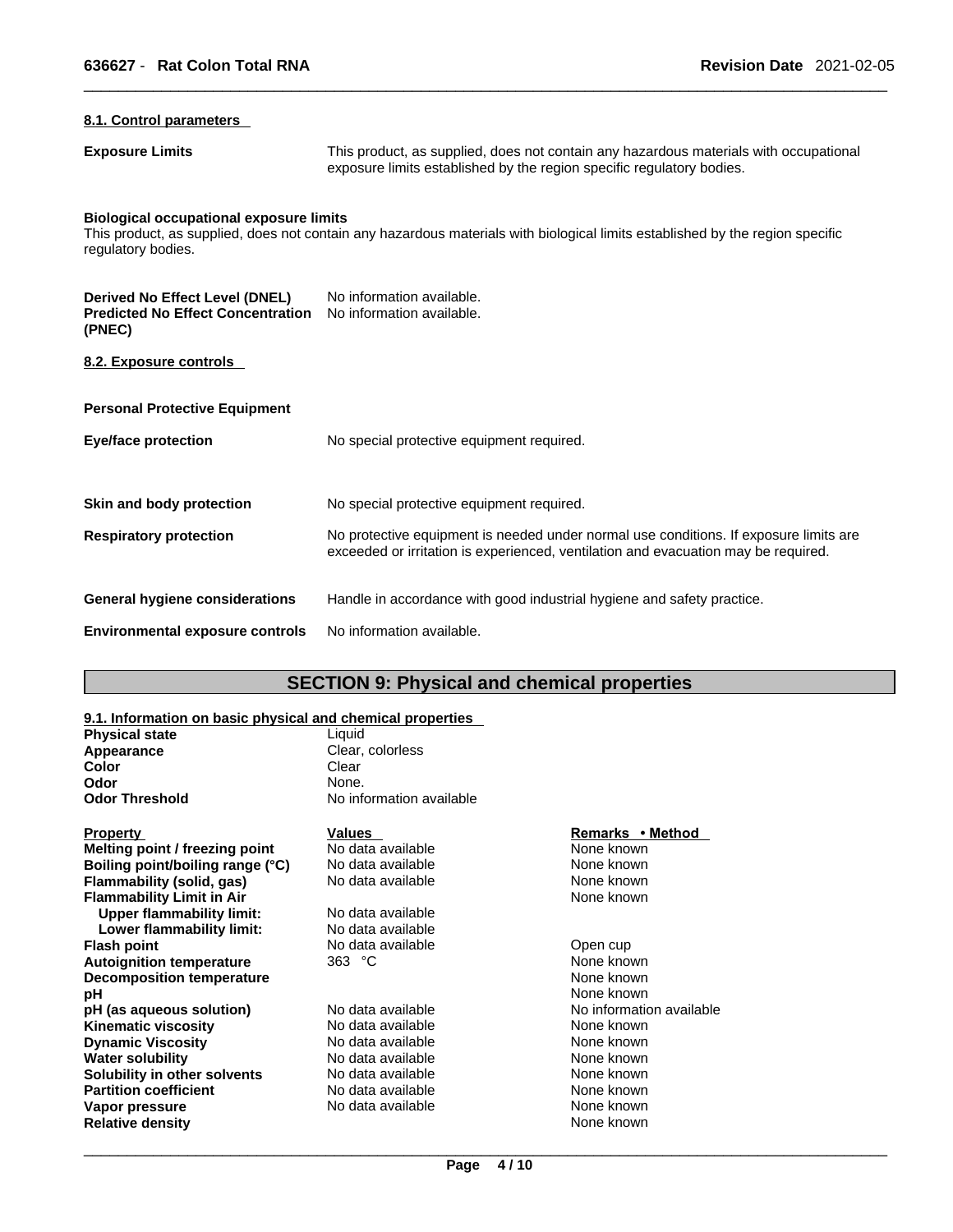| No data available        |
|--------------------------|
| No data available        |
| No data available        |
|                          |
| No information available |
| No information available |
|                          |

#### **9.2. Other information**

*9.2.1. Information with regard to physical hazard classes* Not applicable

*9.2.2. Other safety characteristics* No information available

| <b>SECTION 10: Stability and reactivity</b> |  |
|---------------------------------------------|--|
|---------------------------------------------|--|

**None known** 

# **10.1. Reactivity**

**Reactivity No information available.** 

**10.2. Chemical stability** 

**Stability** Stable under normal conditions.

**Explosion Data Sensitivity to mechanical impact** None. **Sensitivity to static discharge** None.

**10.3. Possibility of hazardous reactions**

**Possibility of hazardous reactions** None under normal processing.

**10.4. Conditions to avoid** 

**Conditions to avoid** None known based on information supplied.

**10.5. Incompatible materials**

**Incompatible materials** None known based on information supplied.

# **10.6. Hazardous decomposition products**

**Hazardous Decomposition Products** None known based on information supplied.

# **SECTION 11: Toxicological information**

# **11.1. Information on hazard classes as defined in Regulation (EC) No 1272/2008**

# **Information on likely routes of exposure**

# **Product Information**

| <b>Inhalation</b>   | Specific test data for the substance or mixture is not available. |
|---------------------|-------------------------------------------------------------------|
| Eye contact         | Specific test data for the substance or mixture is not available. |
| <b>Skin contact</b> | Specific test data for the substance or mixture is not available. |
| Ingestion           | Specific test data for the substance or mixture is not available. |

**<u>Symptoms related to the physical, chemical and toxicological characteristics</u>**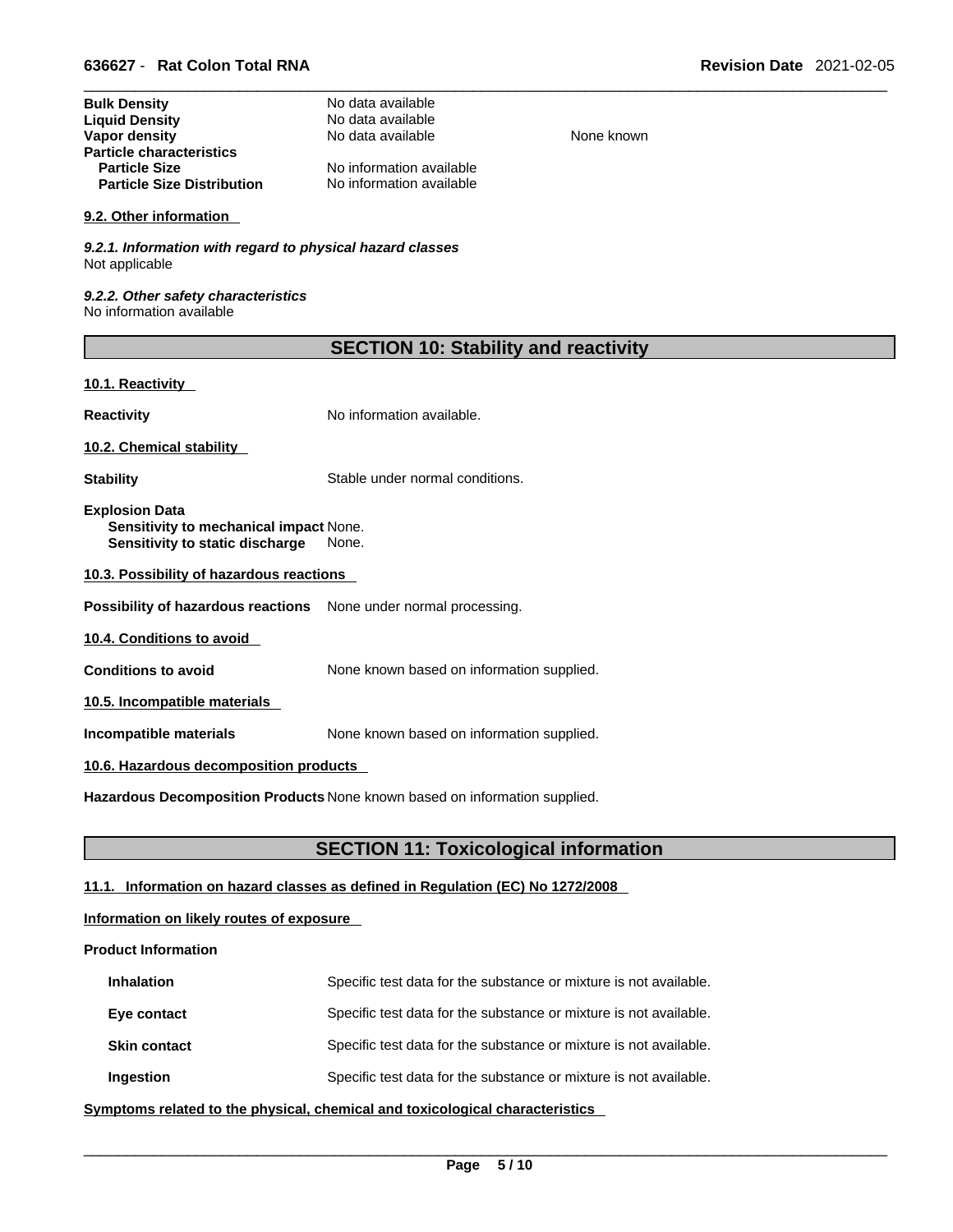**Symptoms** No information available.

**Numerical measures of toxicity**

**Acute toxicity** 

|                                         | Delayed and immediate effects as well as chronic effects from short and long-term exposure |
|-----------------------------------------|--------------------------------------------------------------------------------------------|
| <b>Skin corrosion/irritation</b>        | No information available.                                                                  |
| Serious eye damage/eye irritation       | No information available.                                                                  |
| Respiratory or skin sensitization       | No information available.                                                                  |
| <b>Germ cell mutagenicity</b>           | No information available.                                                                  |
| Carcinogenicity                         | No information available.                                                                  |
| <b>Reproductive toxicity</b>            | No information available.                                                                  |
| <b>STOT - single exposure</b>           | No information available.                                                                  |
| <b>STOT - repeated exposure</b>         | No information available.                                                                  |
| <b>Aspiration hazard</b>                | No information available.                                                                  |
| 11.2. Information on other hazards      |                                                                                            |
| 11.2.1. Endocrine disrupting properties |                                                                                            |
| <b>Endocrine disrupting properties</b>  | No information available.                                                                  |
| 11.2.2. Other information               |                                                                                            |
| Other adverse effects                   | No information available.                                                                  |
|                                         | <b>SECTION 12: Ecological information</b>                                                  |
| 12.1. Toxicity                          |                                                                                            |
| <b>Ecotoxicity</b>                      |                                                                                            |
| <b>Unknown aquatic toxicity</b>         | Contains 99.72492 % of components with unknown hazards to the aquatic environment.         |
| 12.2. Persistence and degradability     |                                                                                            |
| <b>Persistence and degradability</b>    | No information available.                                                                  |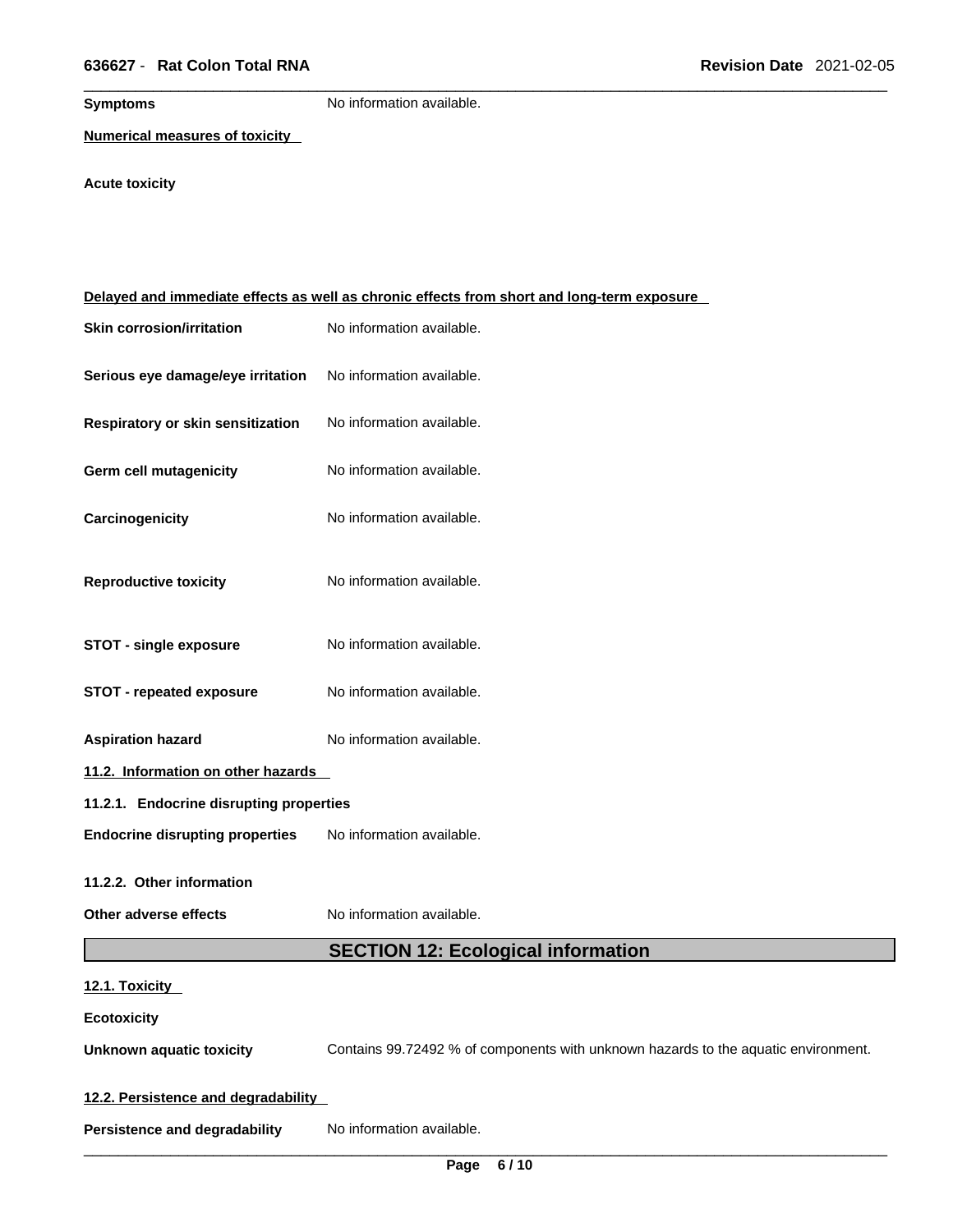# **12.3. Bioaccumulative potential**

**Bioaccumulation** There is no data for this product.

**12.4. Mobility in soil** 

**Mobility in soil** No information available.

**12.5. Results of PBT and vPvB assessment**

**PBT** and **vPvB** assessment No information available.

# **12.6. Endocrine disrupting properties**

**Endocrine disrupting properties** No information available.

# **12.7. Other adverse effects**

No information available.

# **SECTION 13: Disposal considerations**

#### **13.1. Waste treatment methods**

| Waste from residues/unused | Dispose of in accordance with local regulations. Dispose of waste in accordance with |
|----------------------------|--------------------------------------------------------------------------------------|
| products                   | environmental legislation.                                                           |
| Contaminated packaging     | Do not reuse empty containers.                                                       |

# **SECTION 14: Transport information**

| IATA<br>14.1 UN number or ID number<br>14.2 UN proper shipping name<br>14.3 Transport hazard class(es)<br>14.4 Packing group<br>14.5 Environmental hazards                                                                                                                                             | Not regulated<br>No information available<br>Not regulated<br>Not regulated                                                       |  |
|--------------------------------------------------------------------------------------------------------------------------------------------------------------------------------------------------------------------------------------------------------------------------------------------------------|-----------------------------------------------------------------------------------------------------------------------------------|--|
| 14.6 Special precautions for user<br><b>Special Provisions</b>                                                                                                                                                                                                                                         | Not applicable<br>None                                                                                                            |  |
| <b>IMDG</b><br>14.1 UN number or ID number<br>14.2 UN proper shipping name<br>14.3 Transport hazard class(es)<br>14.4 Packing group<br>14.5 Environmental hazards<br>14.6 Special precautions for user<br><b>Special Provisions</b><br>14.7 Maritime transport in bulk<br>according to IMO instruments | Not regulated<br>No information available<br>Not regulated<br>Not regulated<br>Not applicable<br>None<br>No information available |  |
| <b>RID</b><br>14.1 UN number or ID number<br>14.2 UN proper shipping name<br>14.3 Transport hazard class(es)<br>14.4 Packing group<br>14.5 Environmental hazards<br>14.6 Special precautions for user                                                                                                  | Not regulated<br>No information available<br>Not regulated<br>Not regulated<br>Not applicable                                     |  |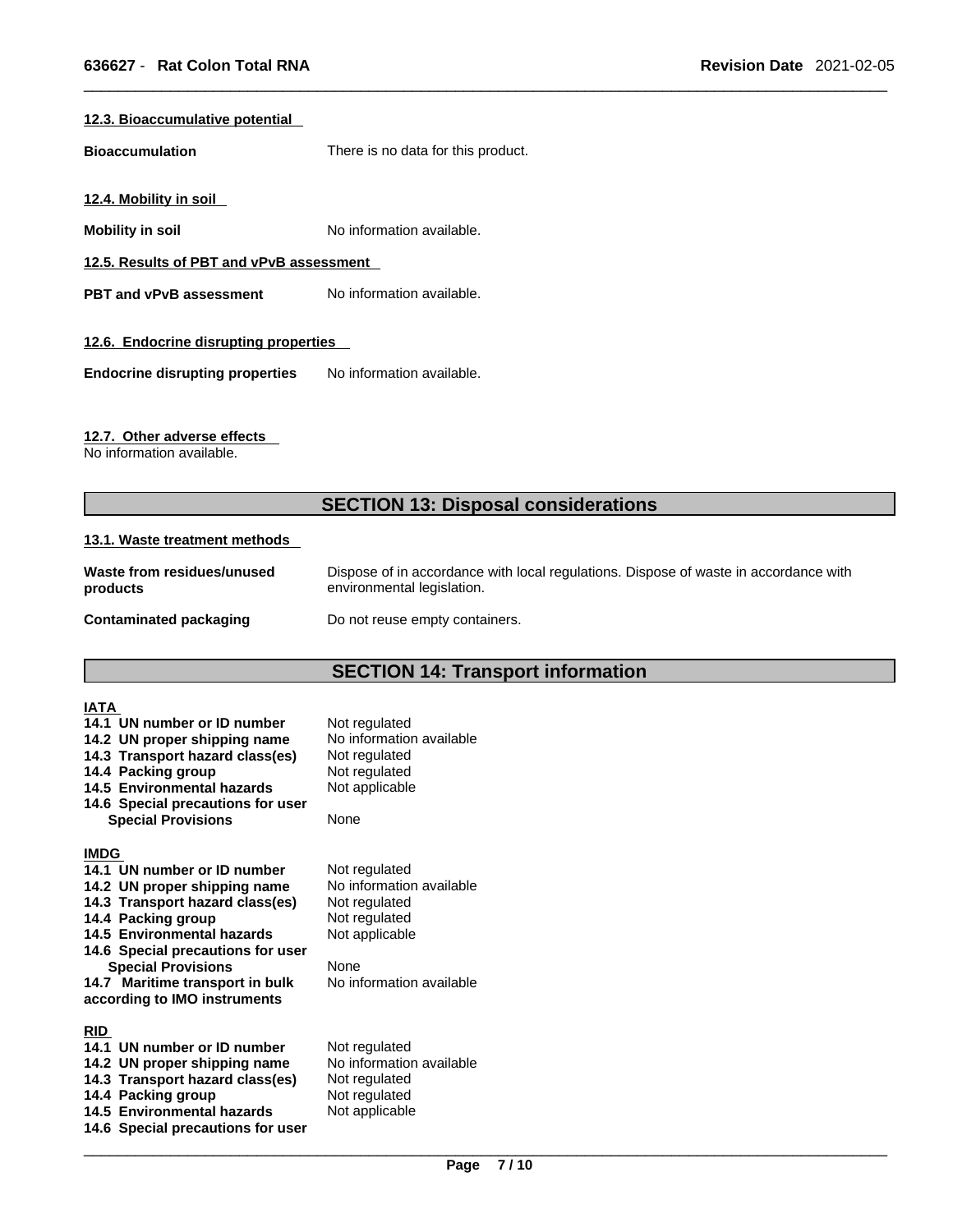**Special Provisions** None

| <b>ADR</b><br>14.1 UN number or ID number | Not regulated            |
|-------------------------------------------|--------------------------|
| 14.2 UN proper shipping name              | No information available |
| 14.3 Transport hazard class(es)           | Not regulated            |
| 14.4 Packing group                        | Not regulated            |
| 14.5 Environmental hazards                | Not applicable           |
| 14.6 Special precautions for user         |                          |
| <b>Special Provisions</b>                 | None                     |

# **SECTION 15: Regulatory information**

# **15.1. Safety, health and environmental regulations/legislation specific for the substance or mixture**

#### **Netherlands**

#### **European Union**

Take note of Directive 98/24/EC on the protection of the health and safety of workers from the risks related to chemical agents at work.

#### **Authorizations and/or restrictions on use:**

This product does not contain substances subject to authorization (Regulation (EC) No. 1907/2006 (REACH), Annex XIV) This product does not contain substances subject to restriction (Regulation (EC) No. 1907/2006 (REACH), Annex XVII)

#### **Persistent Organic Pollutants**

Not applicable

**Ozone-depleting substances (ODS) regulation (EC) 1005/2009** Not applicable

| International Inventories |  |
|---------------------------|--|
| <b>TSCA</b>               |  |
| <b>DSL/NDSL</b>           |  |
| <b>EINECS/ELINCS</b>      |  |
| <b>ENCS</b>               |  |
| <b>IECSC</b>              |  |
| <b>KECL</b>               |  |
| <b>PICCS</b>              |  |
| <b>AICS</b>               |  |
|                           |  |

 **Legend:** 

 **TSCA** - United States Toxic Substances Control Act Section 8(b) Inventory  **DSL/NDSL** - Canadian Domestic Substances List/Non-Domestic Substances List  **EINECS/ELINCS** - European Inventory of Existing Chemical Substances/European List of Notified Chemical Substances  **ENCS** - Japan Existing and New Chemical Substances  **IECSC** - China Inventory of Existing Chemical Substances  **KECL** - Korean Existing and Evaluated Chemical Substances  **PICCS** - Philippines Inventory of Chemicals and Chemical Substances  **AICS** - Australian Inventory of Chemical Substances

# **15.2. Chemical safety assessment**

**Chemical Safety Assessment** No information available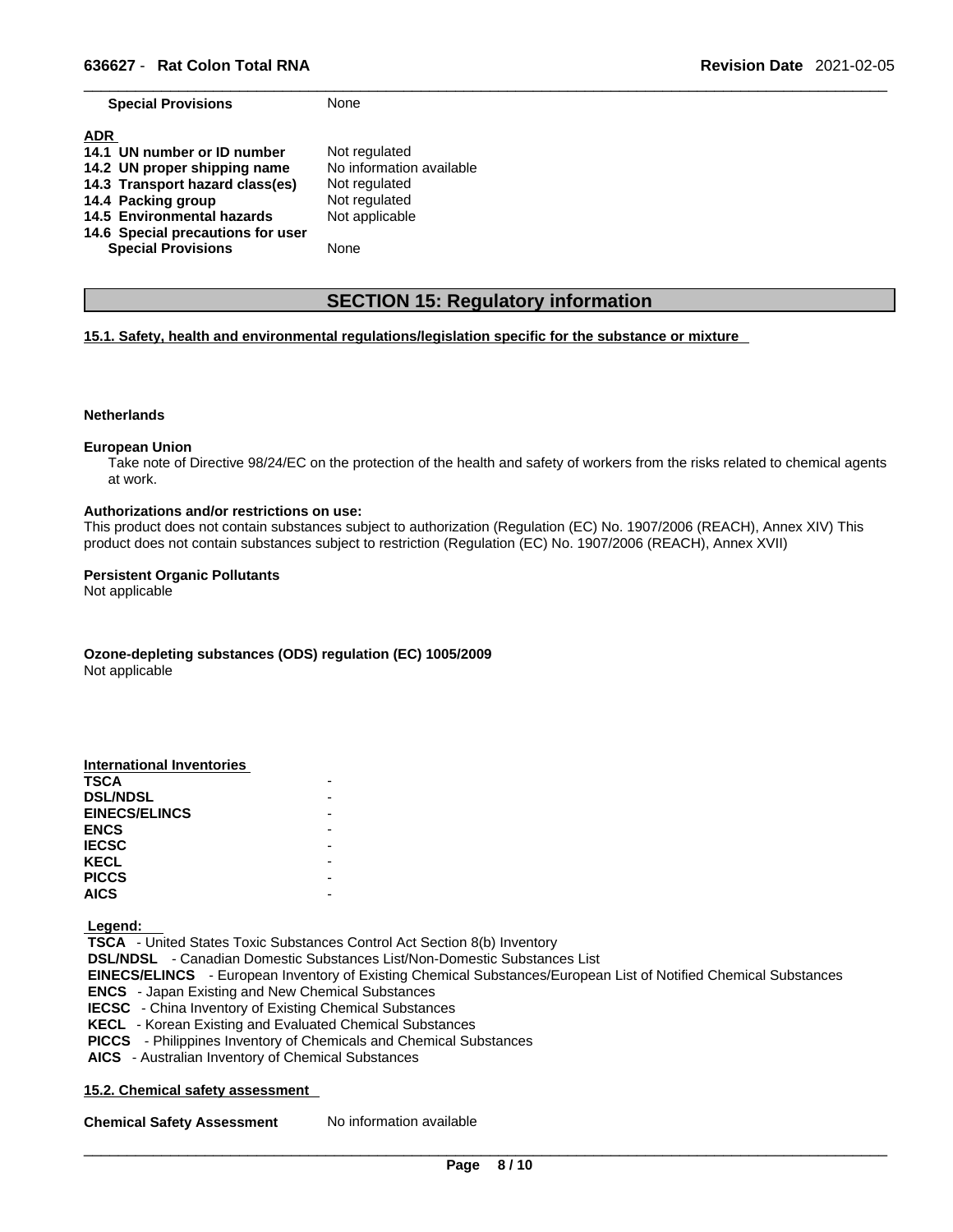# **SECTION 16: Other information**

# **Key or legend to abbreviations and acronyms used in the safety data sheet**

#### **Legend**

SVHC: Substances of Very High Concern for Authorization:

#### **Legend Section 8: EXPOSURE CONTROLS/PERSONAL PROTECTION**

| TWA     | Time weighted average     | <b>STEL</b> | Short term exposure limit |
|---------|---------------------------|-------------|---------------------------|
| Ceiling | Maximum limit value       |             | Skin designation          |
| $***$   | <b>Hazard Designation</b> |             | Sensitizers               |

| <b>Classification procedure</b>                                 |                           |
|-----------------------------------------------------------------|---------------------------|
| Classification according to Regulation (EC) No. 1272/2008 [CLP] | Method Used               |
| Acute oral toxicity                                             | Calculation method        |
| Acute dermal toxicity                                           | Calculation method        |
| Acute inhalation toxicity - gas                                 | Calculation method        |
| Acute inhalation toxicity - vapor                               | Calculation method        |
| Acute inhalation toxicity - dust/mist                           | Calculation method        |
| Skin corrosion/irritation                                       | Calculation method        |
| Serious eye damage/eye irritation                               | Calculation method        |
| Respiratory sensitization                                       | <b>Calculation method</b> |
| Skin sensitization                                              | Calculation method        |
| Mutagenicity                                                    | Calculation method        |
| Carcinogenicity                                                 | Calculation method        |
| Reproductive toxicity                                           | Calculation method        |
| STOT - single exposure                                          | <b>Calculation method</b> |
| STOT - repeated exposure                                        | Calculation method        |
| Acute aquatic toxicity                                          | Calculation method        |
| Chronic aquatic toxicity                                        | Calculation method        |
| Aspiration hazard                                               | Calculation method        |
| Ozone                                                           | Calculation method        |

#### **Key literature references and sources for data used to compile the SDS**

Agency for Toxic Substances and Disease Registry (ATSDR) U.S. Environmental Protection Agency ChemView Database European Food Safety Authority (EFSA) EPA (Environmental Protection Agency) Acute Exposure Guideline Level(s) (AEGL(s)) U.S. Environmental Protection Agency Federal Insecticide, Fungicide, and Rodenticide Act U.S. Environmental Protection Agency High Production Volume Chemicals Food Research Journal Hazardous Substance Database International Uniform Chemical Information Database (IUCLID) Japan GHS Classification Australia National Industrial Chemicals Notification and Assessment Scheme (NICNAS) NIOSH (National Institute for Occupational Safety and Health) National Library of Medicine's ChemID Plus (NLM CIP) National Library of Medicine's PubMed database (NLM PUBMED) National Toxicology Program (NTP) New Zealand's Chemical Classification and Information Database (CCID) Organization for Economic Co-operation and Development Environment, Health, and Safety Publications Organization for Economic Co-operation and Development High Production Volume Chemicals Program Organization for Economic Co-operation and Development Screening Information Data Set World Health Organization

# **Revision Date** 2021-02-05

#### **This safety data sheet complies with the requirements of Regulation (EC) No. 1907/2006**